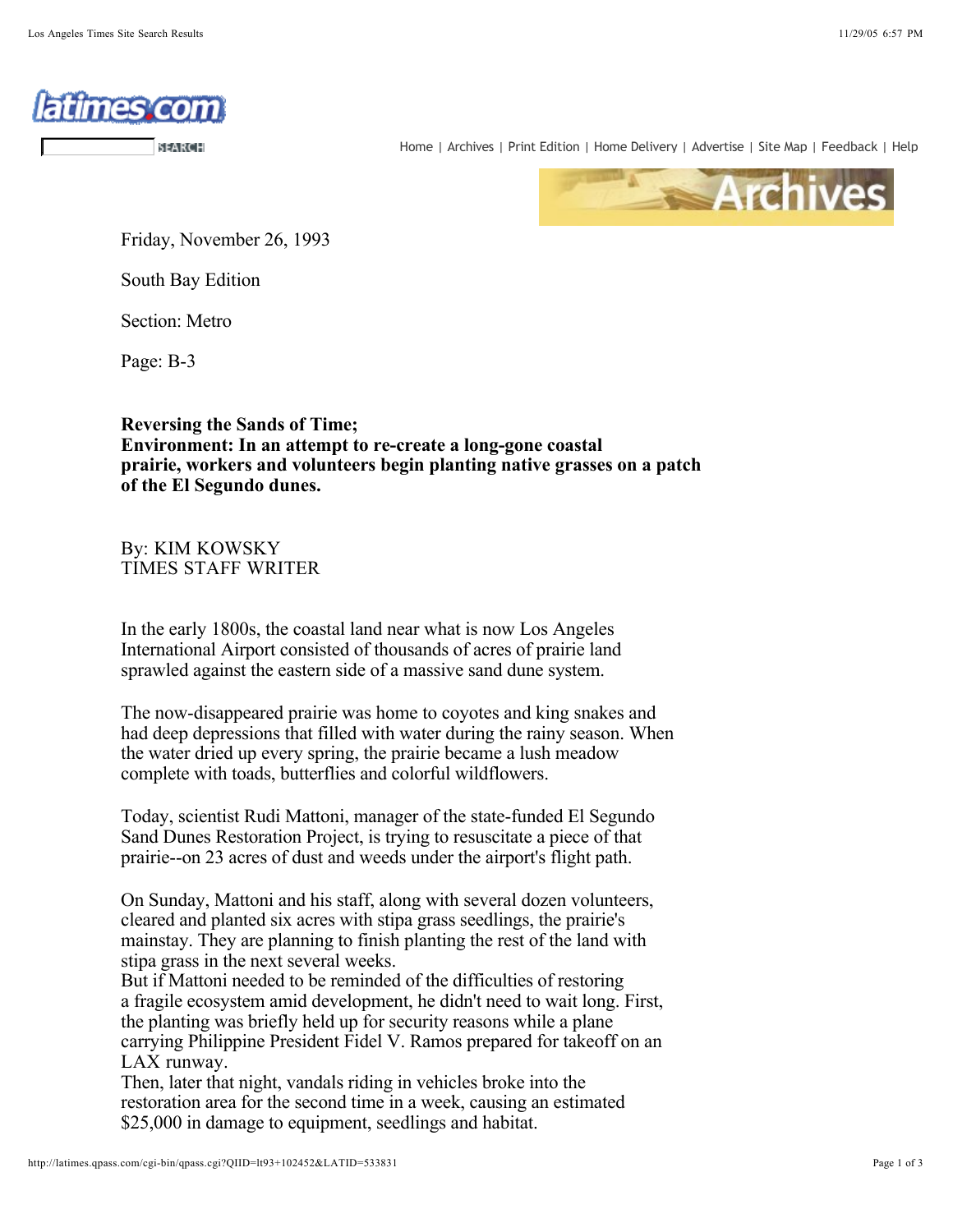Although the freshly planted prairie was undisturbed, the vandals destroyed about one-third of the stipa grass seedlings still in the plant nursery. They drove over fragile sand dunes containing food plants for the endangered El Segundo blue butterfly and scattered thousands of seeds that Mattoni had hoped to cultivate for the next planting season.

"Upsetting? Oh my God! It puts us back," Mattoni said Tuesday. "What was done is not irreparable, but the horror is you sit here worrying it's going to happen again."

Mattoni and his crew immediately went to work to fix what was broken and replace what was lost. Despite the setbacks, they remain determined to restore as much of the coastal prairie as they can, so that this unique ecosystem is not lost to future generations.

"What's remarkable about this coastal prairie is that it was the only one like it in the area," Mattoni said. "It is a very important part of our natural heritage. The prairie was Los Angeles. It's as great a value as any work of art."

That sentiment was shared by many of the 70 or so volunteers, including more than two dozen teen-agers from ecology clubs at local high schools, who gathered Sunday morning on the barren flatland off Pershing Drive and World Way West in El Segundo.

The volunteers, who included members of Rhapsody in Green, a nonprofit conservation group that helps restore Los Angeles' natural environment, were given a choice of raking, planting or watering duties.

The hoped-for coastal prairie is being re-created on a portion of a 300-acre lot that LAX bought in the mid-1960s for airport expansion. The property once held 800 homes. Today, about 200 acres of it is a preserve for the endangered El Segundo blue butterfly, which is unique to the area. City officials plan to convert the other 100 acres into a recreational area to support the preserve.

Mattoni, who works under a contract with the city of Los Angeles' Environmental Affairs Department, is restoring the dunes and prairie with a \$430,000 grant from the state Resources Agency.

The 23-acre prairie restoration site, enclosed by a chain-link fence, is framed by contrasts. To the south are rolling sand dunes offering breathtaking ocean views. To the east, across Pershing Drive, is the edge of the Los Angeles International Airport, offering an unbroken vista of concrete and asphalt.

The volunteers worked as jets roared overhead, often making conversation impossible. Elvira Gonzalez, 37, seemed unruffled by the deafening air traffic. The Carson mother, dressed in a baseball cap and blue jeans, methodically planted a new seedling every few minutes.

"I like to help," Gonzales said as she paced off the three steps to her next planting spot. Using a spade, she got on her hands and knees and dug a generous hole in the ground. Patting the earth with her hands, she created a cradle of freshly tilled soil for the little seedling.

"We never re-create anything. We just use and use and use," Gonzalez said. "Here, we are trying to create something that we are going to be able to see later."

Raking a clearing for Gonzalez was Warren Walker, 51, of Ladera Heights. Walker, a senior analyst at the RAND Corp. in Santa Monica, said he and his 13-year-old daughter, Hannah, have been volunteering for Rhapsody in Green for the past several months.

"First of all, I though Hannah would like it because she likes plants